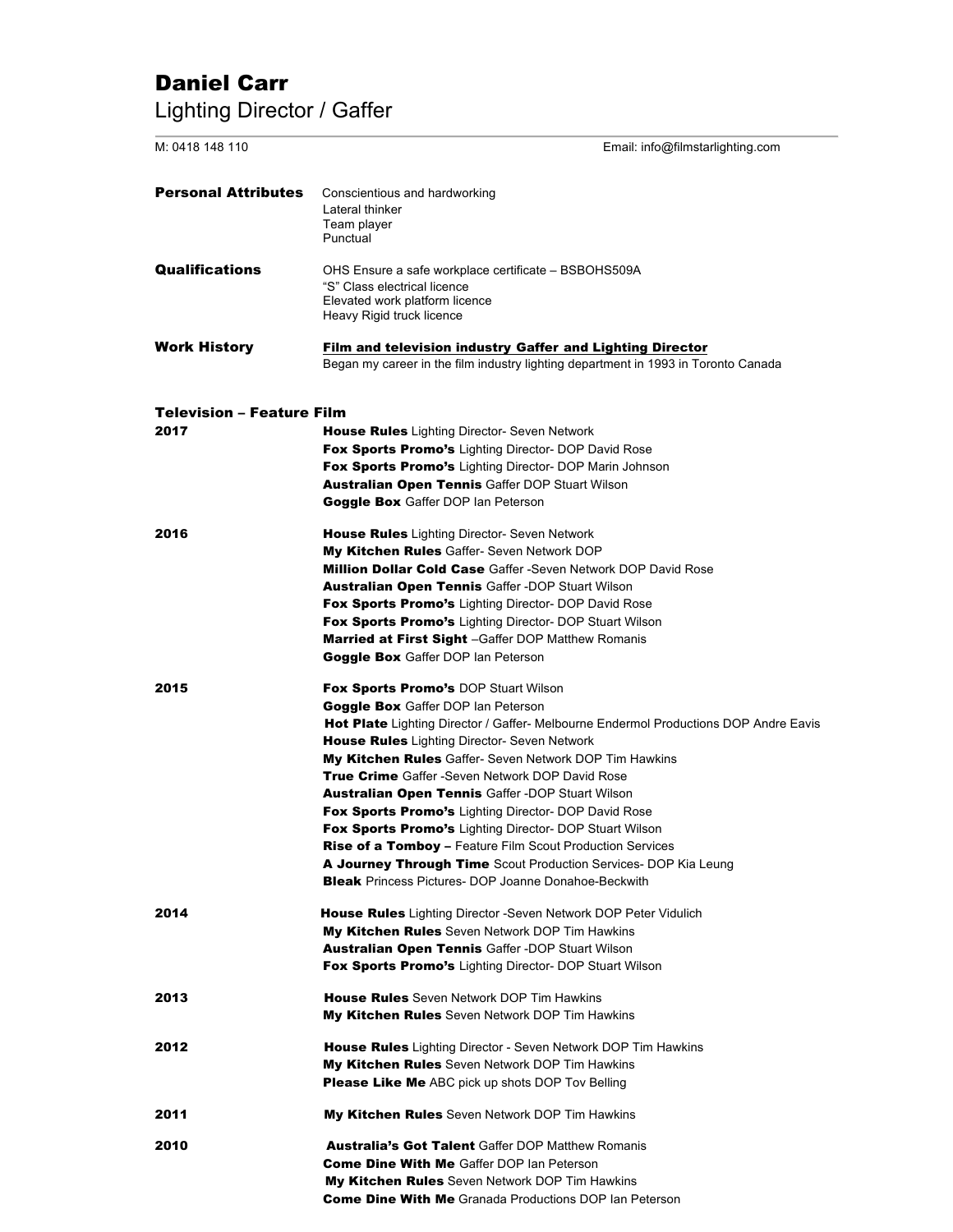# Daniel Carr Lighting Director / Gaffer

M: 0418 148 110 Email: info@filmstarlighting.com

### Television – Feature Film

| 2009                                        | <b>Australian Idol</b> Gaffer DOP Matthew Romanis<br><b>My Kitchen Rules</b> Seven Network DOP Tim Hawkins<br><b>So You Think You Can Dance</b> Gaffer DOP Matthew Romanis<br><b>Come Dine With Me</b> Granada Productions DOP Ian Peterson                                                                                                                                                                                                                                                                                                                                                                                                                                                                                                                                                                                                                                                                                                                                                                                                                                                                                                                                                                                                                                                                                |
|---------------------------------------------|----------------------------------------------------------------------------------------------------------------------------------------------------------------------------------------------------------------------------------------------------------------------------------------------------------------------------------------------------------------------------------------------------------------------------------------------------------------------------------------------------------------------------------------------------------------------------------------------------------------------------------------------------------------------------------------------------------------------------------------------------------------------------------------------------------------------------------------------------------------------------------------------------------------------------------------------------------------------------------------------------------------------------------------------------------------------------------------------------------------------------------------------------------------------------------------------------------------------------------------------------------------------------------------------------------------------------|
| 2008                                        | <b>Australian Idol</b> Gaffer DOP Matthew Romanis<br><b>So You Think You Can Dance Gaffer DOP Matthew Romanis</b><br><b>Forget The Rules</b> Optus Internet Series DOP Marty Smith                                                                                                                                                                                                                                                                                                                                                                                                                                                                                                                                                                                                                                                                                                                                                                                                                                                                                                                                                                                                                                                                                                                                         |
| 2007                                        | <b>Australian Idol</b> Gaffer DOP Matthew Romanis<br><b>So You Think You Can Dance Gaffer DOP Matthew Romanis</b>                                                                                                                                                                                                                                                                                                                                                                                                                                                                                                                                                                                                                                                                                                                                                                                                                                                                                                                                                                                                                                                                                                                                                                                                          |
| 2006                                        | <b>Australian Idol</b> Gaffer DOP Matthew Romanis<br><b>Insight- SBS</b> Lighting Director -Melbourne OB                                                                                                                                                                                                                                                                                                                                                                                                                                                                                                                                                                                                                                                                                                                                                                                                                                                                                                                                                                                                                                                                                                                                                                                                                   |
| 2005                                        | <b>Australian Idol</b> Gaffer DOP Matthew Romanis<br><b>Insight- SBS</b> Lighting Director -Melbourne OB                                                                                                                                                                                                                                                                                                                                                                                                                                                                                                                                                                                                                                                                                                                                                                                                                                                                                                                                                                                                                                                                                                                                                                                                                   |
| TVC's<br><b>Small example</b><br>(Over 700) | <b>UberEats</b> The Producers DOP Ed Goldner                                                                                                                                                                                                                                                                                                                                                                                                                                                                                                                                                                                                                                                                                                                                                                                                                                                                                                                                                                                                                                                                                                                                                                                                                                                                               |
|                                             | Ford "End of Financial Year Sale" Guilty DOP Marin Johnson<br><b>Alfa Romeo</b> Nice Bike DOP Joel Betts<br><b>Holden "Australia's own Car"</b> AXIS Films DOP Matthew Romanis<br><b>Rebel Sports</b> Conti Brothers Films DOP Dan Freene<br><b>BMW</b> One twenty Productions DOP Liam Gilmour<br><b>Holden</b> Airbag Productions DOP Marin Johnson<br><b>Crown</b> Kojo Productions DOP Barry Malseed<br><b>Officeworks</b> Airbag Productions DOP Marin Johnson<br><b>Telstra</b> Filmgraphics DOP Matt Stewart<br><b>Ford</b> Imagination DOP Matt Stewart<br><b>ATO</b> Sweet Productions DOP Chris Sferrazza<br><b>Pedders</b> Airbag Productions DOP Adam Howden<br><b>Holden</b> Airbag Productions DOP Marin Johnson<br><b>Mazda</b> Visual Playground DOP Tov Belling<br><b>Telstra Film Graphics DOP Matt Stewart</b><br><b>Hydralite</b> Guilty DOP Wayne Aistrope<br><b>Great Wall DOP John Webb</b><br><b>Mazda</b> Visual Playground DOP Tov Belling<br><b>CareSuper</b> Renegade DOP Katie Milwright<br><b>BetFair</b> OTTO Empire DOP Katie Milwright<br><b>Nab</b> 9mm DOP John Webb<br><b>Garnier Nutrisse</b> Syndicate Films DOP Marin Johnson<br><b>Myer</b> Hub Productions DOP Chris Sferrazza<br><b>Target</b> Renegade Films DOP Sky Davies<br><b>Mazda</b> Cherry Pictures DOP Chris Sferrazza |
|                                             | <b>Sigma Pramaceuticals</b> The Pound DOP Tov Belling<br><b>Levis</b> – Rocket Surgery DOP Wayne Aistrope<br>Kraft Live Active Buchanan Group DOP Ellery Ryan<br>Holden Cruze Visual Jazz DOP Marin Johnson<br><b>Crown Casino Hub + DOP Chris Sferrazza</b><br><b>Apia Insurance</b> Rocket Surgery DOP Geoff Hall<br><b>Night guard</b> Rocket Surgery DOP Jeremy Rouse<br><b>Vision Australia</b> The Guild DOP Katie Milwright<br><b>Purina</b> Buchanan Group DOP Ben Bason<br><b>Beaurepaires</b> Hub Productions DOP Wayne Aistrope                                                                                                                                                                                                                                                                                                                                                                                                                                                                                                                                                                                                                                                                                                                                                                                 |